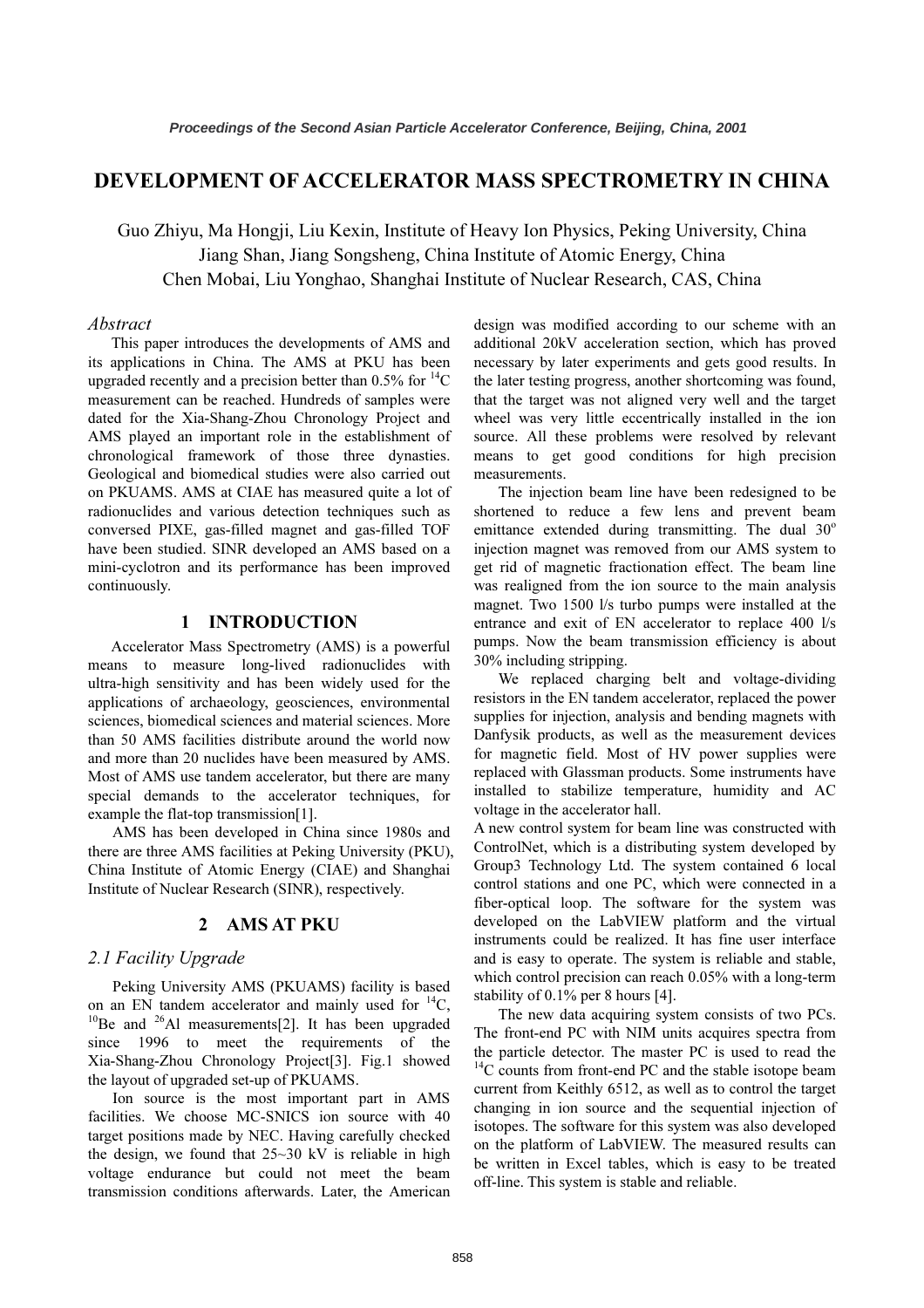

Figure 1: Layout of upgraded set-up of PKUAMS

#### 2.2 Radiocarbon Dating

In order to get high reliable and precision data, the methodology of radiocarbon measurement has been studied deeply.

The stability of ion source, beam transmission, gases in stripper and detector etc. was studied experimentally and improved greatly through these studies[5].

The machine background of the system can reach about 50000 yr for natural graphite by upgrading vacuum of whole system and optimizing system parameters. For reducing the measuring background of radiocarbon samples, different materials and different preparation processes have been studied, especially the influence of the contents of hydrogen element in the prepared sample.

The measuring procedure has been designed carefully. The data of unknown samples were compared with the ones of adjacent standards because the stability of PKUAMS is very good in medium time intervals. Correlation of measured data in each cycle has checked. We also have studied data manipulation method, including abandoning questionable data measured, how to using data of standard samples, and how to calculate internal and outernal errors. At the same time, the method to group samples and to arrange measuring process has been standardized, too. For high precision measurement, one sample was distributed into multiple targets, which were measured individually and then the results were combined if they could pass the t or F test. The off-line data manipulation program (OLDMAP) has been developed on MS Office platform with VBA language, which can manipulate, analyze measured data and finally give  ${}^{14}C$  age and its error.

Several steps have been taken for measuring quality control, such as multi-targets of a sample were measured and their consistency was checked, different standards were measured periodically and the results were

compared to their rated values, and the intercomparision between different  ${}^{14}C$  labs have been arranged. It is shown from these data that the results measured by PKUAMS are reliable, usually the deviation from the true value will fall within  $2 \sigma$  interval.

The measured  $^{14}$ C age has to be converted into calendar date using calibration curve and the confident interval will be enlarged during conversion. In order to minimize the effect, calibration of serial  $^{14}$ C samples with Bayesian method has been studied[6].

After upgrading the precision of  $14$ C measurement of PKUAMS can be better than 0.5%[7].

#### 2.3 Applications

 Xia-Shang-Zhou Chronology Project was launched in 1996, aiming to establish the chronological framework of Xia, Shang and Zhou dynasties and radiocarbon dating is one of important means. Hundreds of samples were dated by PKUAMS for the Xia-Shang-Zhou Chronology Project since December 1998, including nine series of samples from the sites Tianma-Qucun, Cemetery of Jin Marquises, Shang city in Yanshi etc[8−10]. AMS played an important role in the establishment of chronological framework of Xia, Shang and Western Zhou.

Lots of AMS biomedical research also carried out at Peking University, such as geonotoxicity study on nicotine and nicotine-derived nitrosamine[11], decay kinetics of nicotine/NNK-DNA adducts[12] and  $NaNO<sub>2</sub>'s$ effects to the toxicity of nicotine[13]. Histone adduction with nicotine<sup>[14]</sup> and interaction of nicotine and bovine serum albumin[15] have also been studied. Fig.2 gives the decay characteristic of the nicotine-DNA adducts in vivo, which showed two decay stages with different half-life corresponding two different components of the adducts. The experiment was carried out with  $\rm ^{14}C$ -labled nicotine and the extracted DNA was converted to graphite and measured by PKUAMS.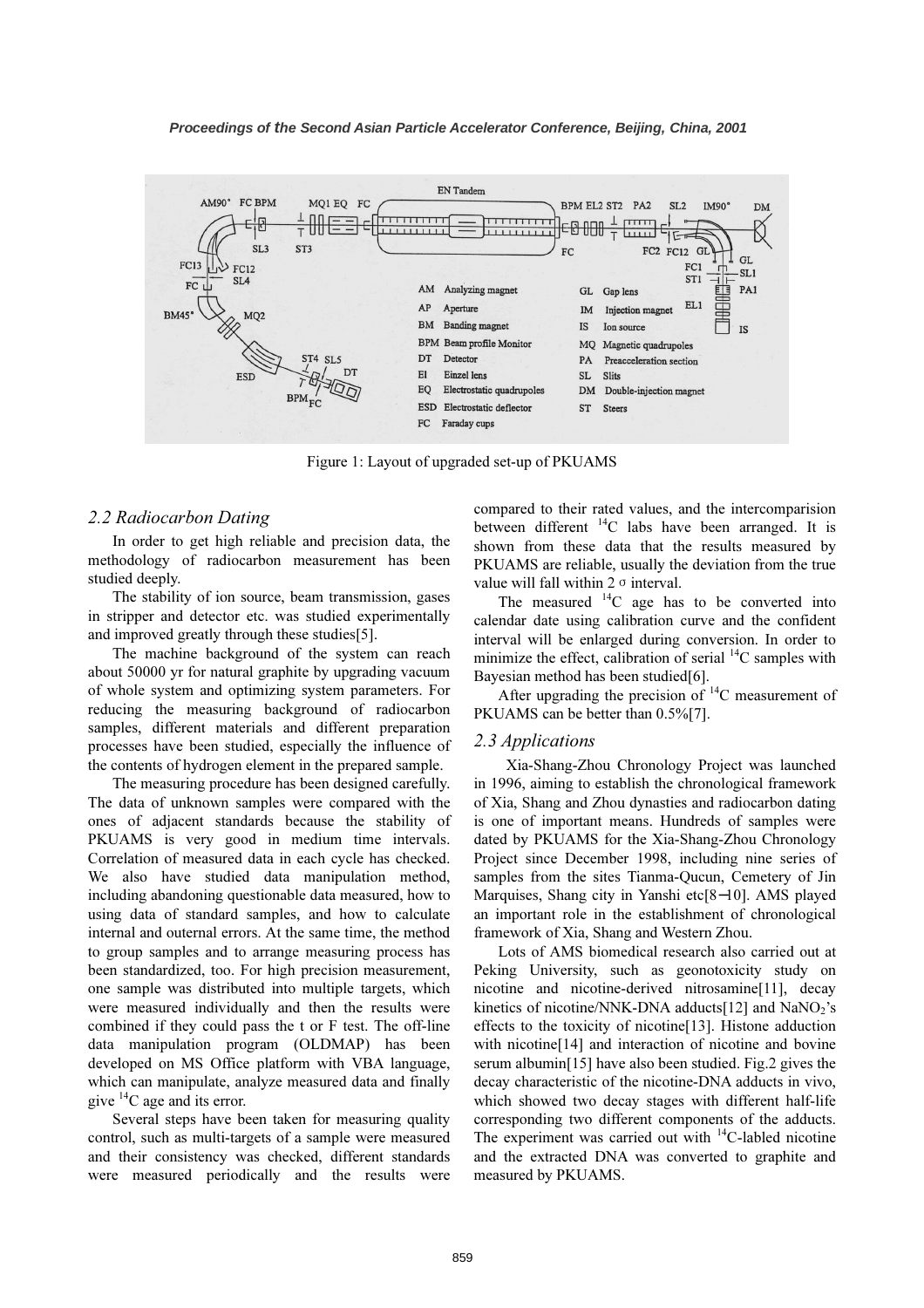



liver.

#### 3 AMS AT CIAE

AMS at CIAE is based on HI-13 tandem accelerator. Nuclides <sup>10</sup>Be, <sup>26</sup>Al, <sup>36</sup>Cl, <sup>64</sup>Cu, <sup>79</sup>Se, <sup>126</sup>Sn and <sup>129</sup>I have been measured with that facility[16].

#### 3.1 Measurement Techniques

Projectile X-ray AMS (PX-AMS) system has been set up for suppression of isobar interference in  $^{79}$ Se and  $^{64}$ Cu measurements[17]. The suppression factor of Br  $K_{\alpha}$ counts is about 250 corresponding to a  $^{79}$ Se/Se ratio of 3.6×10<sup>−</sup><sup>9</sup> , which improved the sensitivity by more than two orders of magnitude comparing with a single Au-Si detector. The overall detection efficiency was (7.0±0.4)×10<sup>-4</sup> K<sub>α</sub> counts per <sup>79</sup>Se ion. The half-life of <sup>79</sup>Se has been determined as  $(1.24\pm0.19)\times10^5$  a by <sup>79</sup>Se has been determined as  $(1.24\pm0.19)\times10^5$  a by PX-AMS, which is quite different with previous reports.

Measurement techniques such as gas-filled Magnet and gas-filled time-of-flight detector[18] have been studied, too. Fig. 3 is a spectrum of  $58\text{Ni}$  and  $58\text{Fe}$ measured by gas-filled magnet, which showed successful separation between the two isobars.



Figure 3: A spectrum of  $58$ Ni and  $58$ Fe measured by gas-filled magnet.

#### 3.2 Applications[19]

A project to study the age of deep groundwater in quaternary Hebei plain by AMS<sup>36</sup>Cl method is underway. Samples were taken from the Taihang mountain to seashore in a depth range of 250–550m and <sup>36</sup>Cl/Cl values of (5.20–1.05)  $\times 10^{-14}$  have been measured. Biomedical applications have been carried out, such as using  $^{26}$ Al as a tracer to study pneumoconiosis, using  ${}^{41}$ Ca as a tracer to investigate the origin of increased free  $Ca^{2+}$  in cells when the cells were exposed to carcinogenic substance. Another project is to use  $79$ Se tracer to study metabolism and bio-dynamics of  $^{79}$ Sein the body, which is related to many diseases.

### 4 AMS AT SINR

The Shanghai Mini-Cyclotron-based Accelerator Mass Spectrometry (SMCAMS) has been developed at SINR (Fig. 4)[20,21].

# 4.1 Reduction of Fractionation[22,23]

Various factors, which introduce fractionation, were studied, such as the fluctuation of electrical parameters, the setting of operation parameters, the positioning and cratering of samples, the emittance difference of the injected beams, and the local vacuum near the surface of accelerator parts.

The stray electric field of the deflectors seriously affected the orbit of particles with extra-low energy. After shielding all the deflectors the beam intensity was increased by a factor of two, and the beam stability was improved considerably.

The X-ray produced in mini-cyclotron cannot be discriminated by the MCP detector and introduced a strong background in the total  $^{14}$ C spectrum. By moving the MCP detector 20 cm above the median plane, the X-ray interference was reduced by a factor of 20.

#### 4.2 Refinement of the Methods[23]

In tandem AMS different carbon isotopes of the same sample are sequentially accelerated, but it is difficult for cyclotron based AMS because most of the power supplies have to be alternately changed by 15%. So other several different sequential acceleration schemes were tested, and finally the adopted one is that only  $14C^-$  and  $13C^-$  are sequentially accelerated.

# 4.3 Real Sample Measurement[24]

The <sup>14</sup>C measurement of real samples was carried out in September 1998. The results were satisfactory as compared with those measured by Arizona University and Peking University.